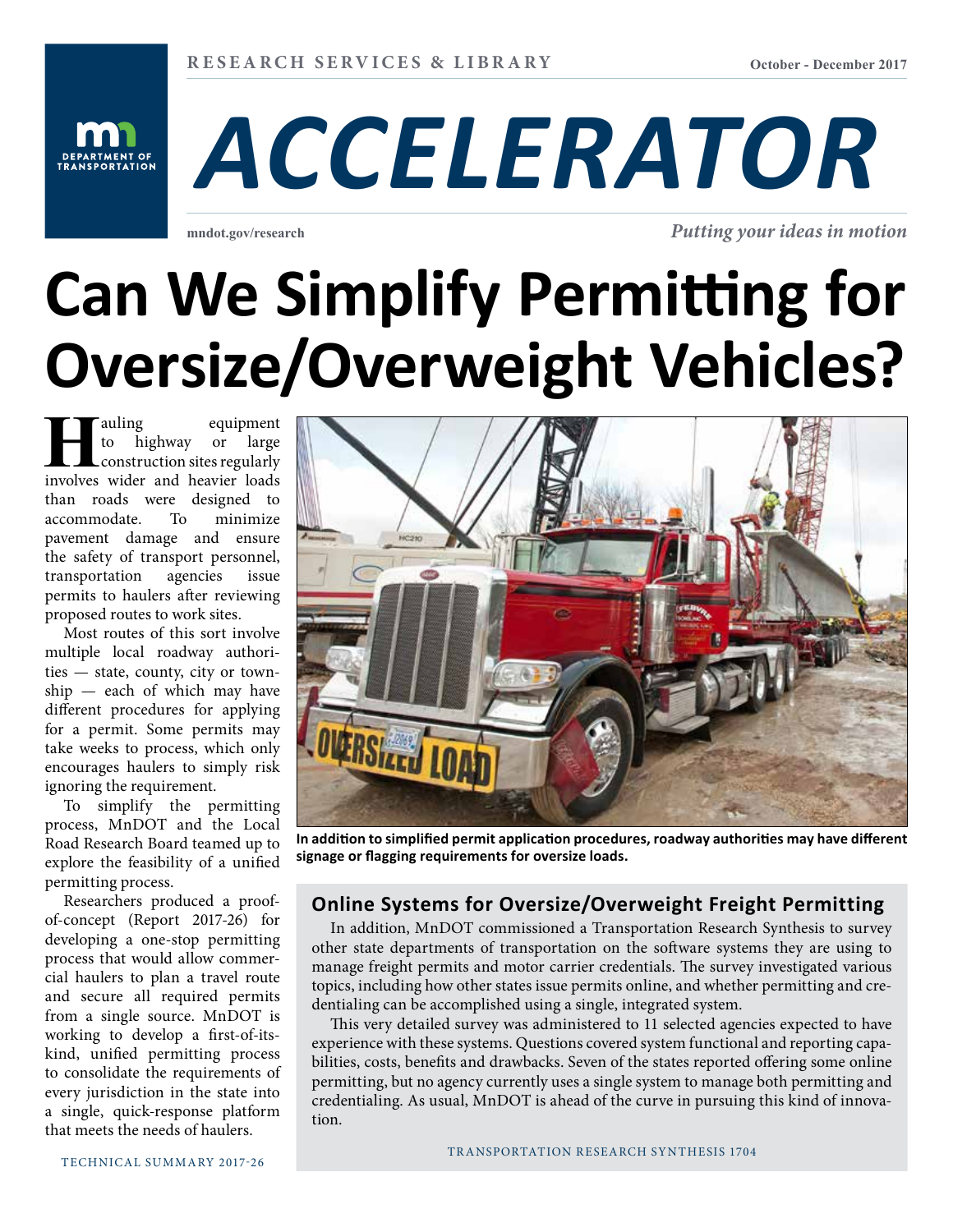

**The new queue warning system involved two sets of changeable message boards attached to gantries above I-35W and I-94.**

## **Queue Warning Systems Reduce Crashes**

**TRAFFIC AND SAFETY** — Active traffic management has been deployed on two Twin Cities freeways. This technology involves intelligent lane control signals placed over selected lanes at half-mile increments to warn drivers of incidents ahead.

As an enhancement to this system, MnDOT has now developed and tested warnings to alert drivers to slow traffic ahead. This innovation should reduce rear-end collisions, the most frequent type of freeway crash. Over three months, in locations where the new messages were used, there was a 22 percent decrease in crashes and a 54 percent decrease in near-crashes as compared to 2013. These results are extremely promising, but a longer trial period will still be needed to ensure that these benefits are sustainable.



**Drivers who participated in the study operated a simulator, which provided realistic control feedback through brake power assistance and resistance-based steering.**

#### **Could Smartphone Messages Warn Drivers About Work Zones?**

**TRAFFIC & SAFETY** — How can we best warn drivers that they need to slow down when approaching a work zone? MnDOT puts up signs, but could warnings also come from inside cars, just as smartphones currently issue warnings about dangerous weather conditions? MnDOT administered a survey to drivers about this possibility and developed a driving simulation study to see whether

these in-vehicle messages would distract drivers. Findings indicated that drivers were open to the idea and that their performance actually improved following delivery of audiovisual phone messages. The messages were definitely more effective than signs alone. The project is ready to advance to field testing on a test track and on real roadways.

**TECHNICAL SUMMARY 2017-19**

#### **TECHNICAL SUMMARY 2017-20**

#### **Reducing Driver Errors at Two-Lane Roundabouts**

**TRAFFIC & SAFETY** — Roundabouts are definitely safer than traffic signals, but multilane roundabouts have more hazardous than singlelane roundabouts, with drivers sometimes failing to yield or exiting the roundabout by turning directly from the inner lane. Investigators tried different signage and lane marking strategies and, using video observation, were able to identify some signs as particularly confusing to drivers. The study identified effective solutions for reducing turn violations, but did not determine how to get drivers to yield properly. This latter task will require trying more traffic control strategies with more observations; a pooled fund effort involving several states may be one option.

**TECHNICAL SUMMARY 2017-30**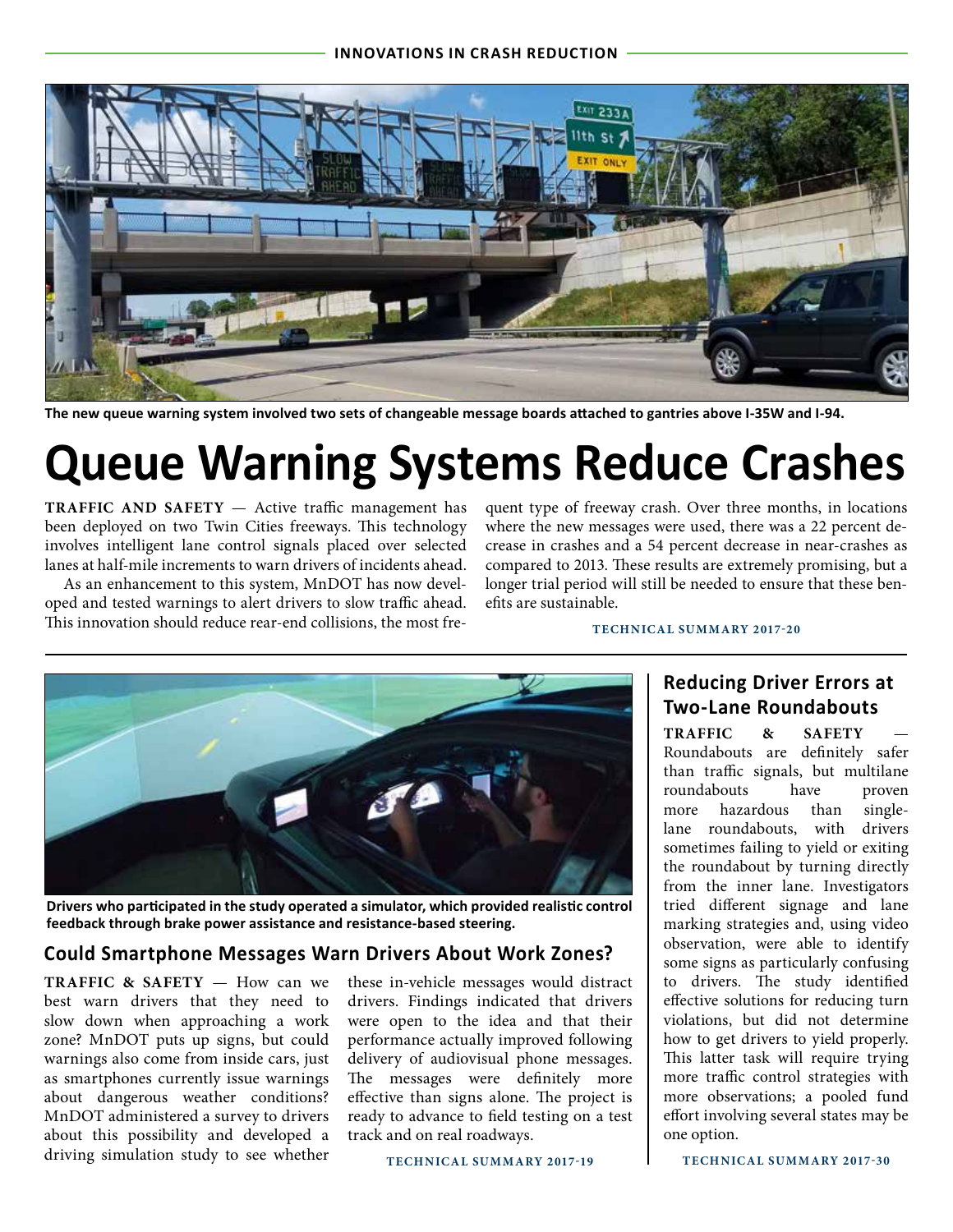### **Effective Multimodal Planning: Optimizing Bike Lanes for Traffic and Safety**

**MULTIMODAL** — Minnesota cities and counties want to promote bike use, and MnDOT's Complete Streets program encourages using roadway space for bicycle facilities. But how do cars and bikes really interact on roadways? How do different bike lane designs affect traffic? For 51 days, investigators videomonitored nine sites that involved various bike lane configurations like striped bike lanes, shared-use arrows, signed shared lanes and shoulders of various widths. An analysis of this footage found that using striped or buffered bike lanes is more effective than other strategies at keeping drivers from encroaching on adjacent bike lanes. The most problematic situations occur when cars line up behind bicyclists, and this happened most often on roads without bicycle facilities and on roads with shared facilities but no marked lanes.



**TECHNICAL SUMMARY 2017-23**

#### **Designing Park-and-Ride: How Far are Transit Users Willing to Walk?**

**MULTIMODAL** — Park-and-ride lots throughout the Twin Cities metro area provide parking for commuting suburban transit users. But how far can one of these lots reasonably be located from the bus or rail hub without annoying its transit users?

Investigators surveyed over 500 parkand-ride users about their travel habits and about various aspects of areas they might have to walk through to reach the transit station: How safe are the intersections? Are there sidewalks and benches? What do the buildings look like? The study found that users are generally willing to walk about three blocks (0.3 mile), but could be induced to walk 1.8 blocks farther in an environment with safe intersections, adequate snow removal and street lighting, and a good sidewalk network.

#### **A Uniform Process for Quantifying the Benefits of Transportation Research**

**signs to promote safer driver behavior around bicyclists.**

**POLICY & PLANNING** — Researchers worked with MnDOT technical experts to develop a method for identifying the financial and other benefits of research

projects. This seven-step process for quantifying benefits was applied to 11 recent projects, and the research cost of \$1.98 million for the projects is expected to save an estimated \$68.6 million for



MnDOT and Minnesota cities and counties over a three-year period, for a benefit-to-cost ratio of about 34-to-1. The expected savings will be enough to pay for the research budget for six or seven years.

TECHNICAL SUMMARY 2017-13

#### **A New Five-Year Strategic Plan for MnDOT's Research Program**

MnDOT has developed a new plan

for 2017-2022 to focus its research strategy in support of MnDOT's vision and mission given the latest transportation trends. The plan development involved extensive



stakeholder engagement and a review of best practices for transportation research programs. A communication strategy was also adopted for conveying the value of our research and promoting statewide adoption of innovations.

*Read the full plan at mndot.gov/ research/reports/2017/201712.pdf.*